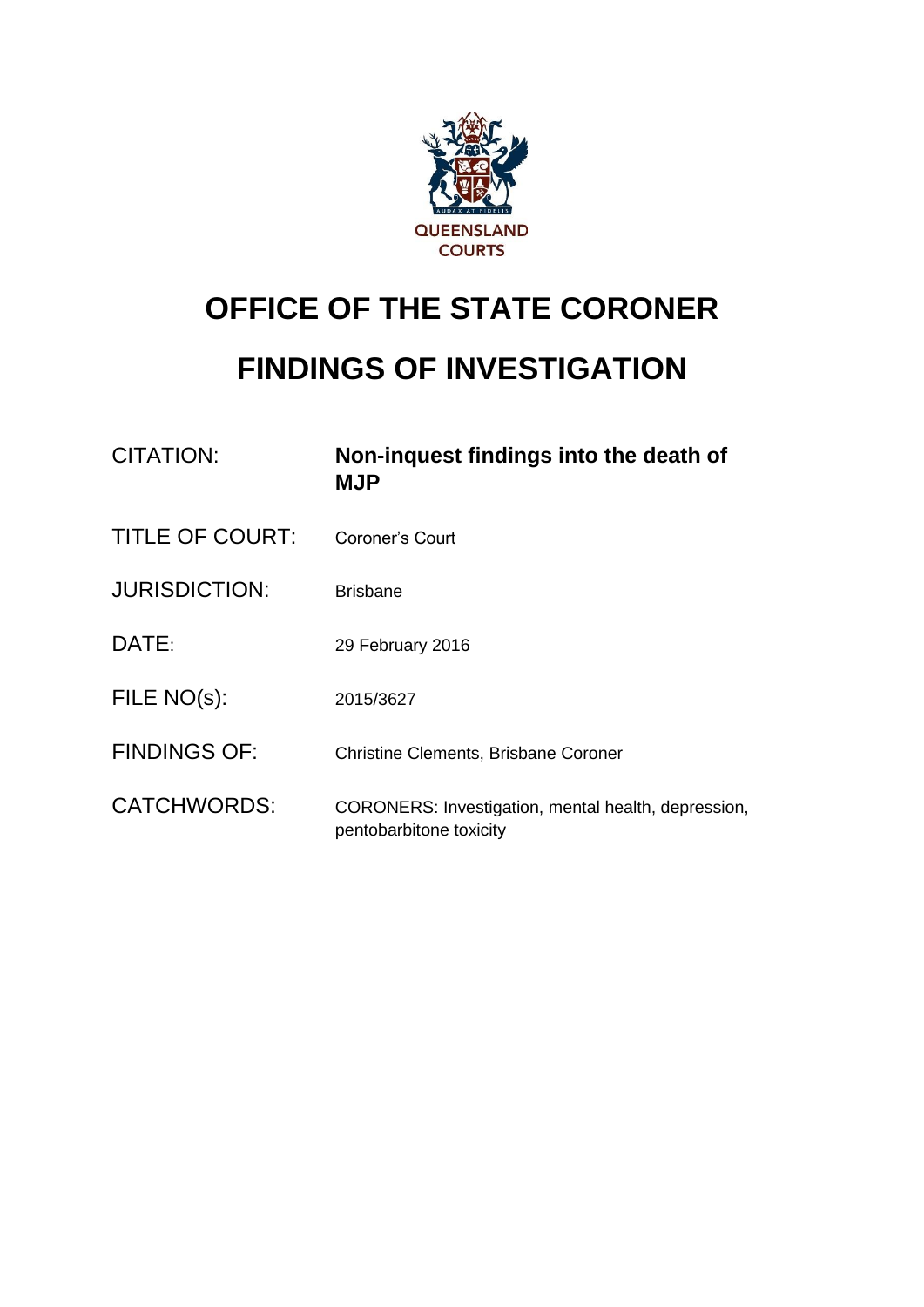MJP lived in Queensland. She died on 17 September 2015 at her workplace at Red Hill in Queensland. MJP worked as a veterinary nurse. She died due to pentobarbitone toxicity and her death was reported to the coroner. MJP was 27 years of age at the time of her death.

### **Family**

MJP's mother confirmed her daughter suffered with depression which was diagnosed in 2010, although she believed her daughter had suffered from depression prior to this diagnosis. Her mother understood her daughter took prescribed antidepressant medication prescribed by a doctor. She confirmed her daughter was happy in her work as a veterinary nurse since early 2011 and was looking forward to the opportunity of more training to improve her skills.

Apart from her positive work environment her mother also felt MJP had been generally quite happy over the last couple of months. There was a continuing financial pressure regarding outstanding credit card debts.

MJP's mother was aware MJP had previously attempted to end her life on two occasions. The first occasion was in October 2010. MJP was alone at home and had been drinking, then she cut her wrists and tried to hang herself. She was found in time to be saved. Her mother talked with MJP who referred to the loss of her baby from a previous relationship. MJP was in an unhappy relationship with her former partner at that time.

The second attempt was in April 2011 when MJP cut her wrists. She had been drinking when this occurred. She gave up drinking after this attempt but resumed drinking in the middle of 2014. By the time of her death MJP was drinking weekly with her current boyfriend on Friday evenings. She abstained from alcohol during the week due to her work. It appeared to her mother that MJP was in a good relationship with her current boyfriend.

#### **Boyfriend**

Her current boyfriend had been in a relationship with MJP since July 2014. He was aware MJP suffered depression and took medication.

On Wednesday, 16 September 2015 MJP completed work and then picked up her boyfriend from his work. They did some shopping at the Indooroopilly shopping centre and then went to Indooroopilly Pig'n Whistle licensed premises for a few drinks, arriving at 5:30pm. They met a friend. They were talking and drinking together until about 9:00pm when MJP received a phone call. Her boyfriend was unaware with whom she was talking. However after that phone call MJP's mood changed and she appeared and sounded depressed. She started talking about death and specifically about the afterlife. She mentioned she would like to end her life by using Lethabarb, which she said was a euthanasia drug. She asked her boyfriend if he would want to do it with her and he told her it was a bad idea and not to do it. He tried to discuss it with her but she changed the subject.

The conversation then moved on to normal topics and they remained at the Pig'n Whistle until last drinks were called at about 11:00pm. MJP went to the bathroom but she took a long time and he started phoning her on the mobile but there was no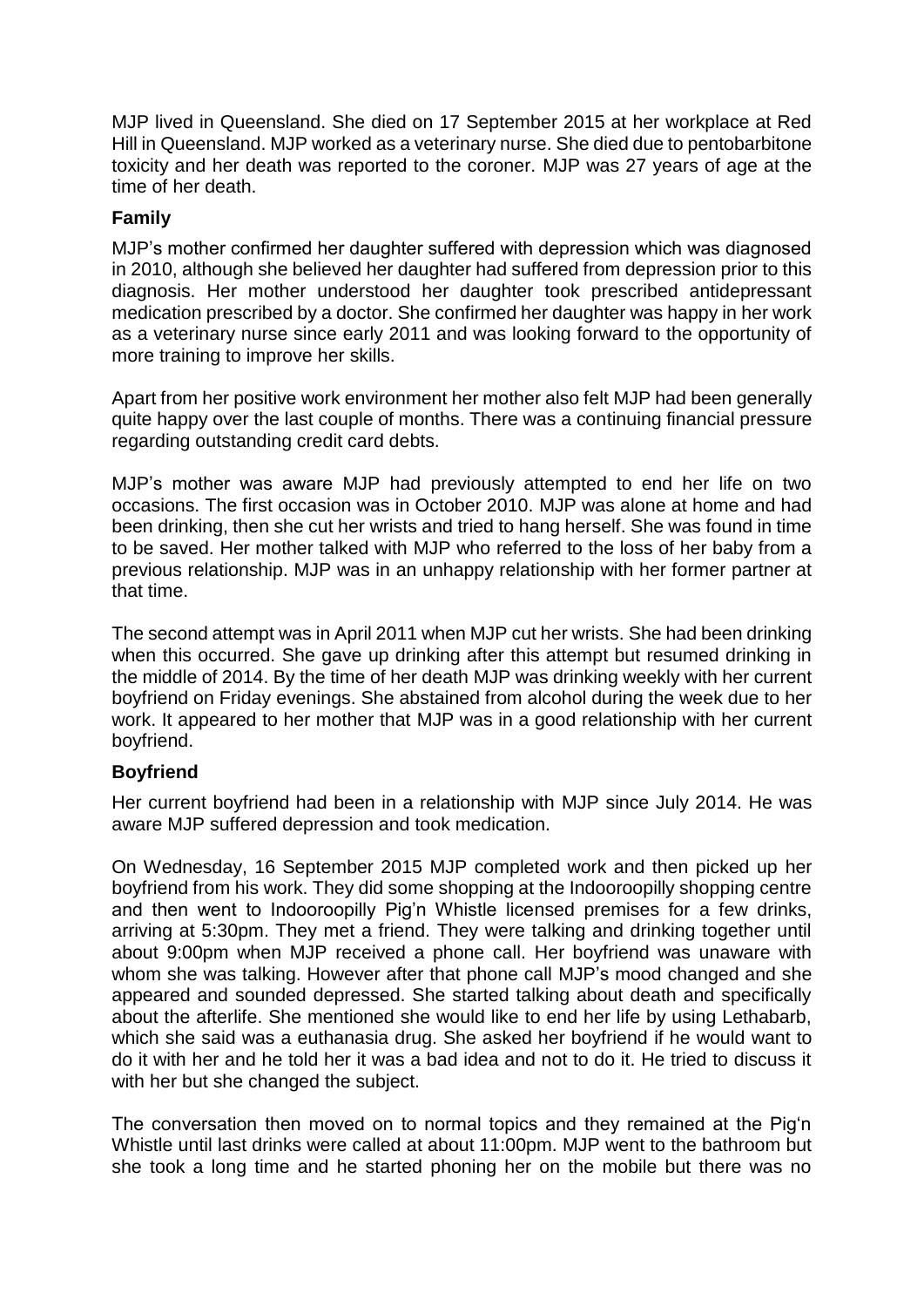response. The friend then went to look for her but could not find her. They then went to the car park presuming MJP had gone to the car to sleep, but her car was no longer where she had parked it. He became extremely concerned and they caught a taxi to go to her workplace as he feared the worst. As they were about to get into the taxi he received a text message from MJP. It said 'I'm sorry, I love you.'

They proceeded to the veterinary practice at Red Hill. A light could be seen from inside the premises and a window was broken to gain access.

MJP's boyfriend found her in one of the animal cages, sitting with her back against the wall. He saw an IV in her left arm. She had a pale complexion and she was unresponsive. He pulled the IV out from her arm and began calling her name and attempting to get a response from her.

By this time the friend and some other people who had heard the noise had also entered the veterinary practice. A lady commenced cardiopulmonary resuscitation with assistance and instructions from ambulance services by phone. Ambulance officers then took over cardiopulmonary resuscitation attempts when they arrived. Sadly, they were unable to resuscitate MJP, who was declared deceased.

#### **Employer**

The veterinary surgeon had employed MJP approximately five years earlier, to work as a veterinarian nurse. In her role she had access to the front door as she was required to stay back and lock-up in the evenings and give the animals the final feed and check for the evening.

The veterinary surgeon confirmed with police that Lethabarb is a schedule 4 drug. Although this medication can be kept in the treatment room it was the veterinary surgeon's practice to keep the medication in a safe following communication from the Veterinary Surgeons Board and/or Australian Veterinary Association.

MJP was allowed access to Lethabarb during the day, as were other veterinary nurses. She was trained as a veterinary nurse to use the fluid pump and to place an intravenous cannula. The medication was kept in the safe overnight. MJP did not have permission to access the safe after hours. The key to the safe was kept hidden but MJP must have found out where the key was kept as it had been located in the same place for a long time.

MJP was rostered on as the last person to lock up the surgery on the evening of 16 September 2015.

The veterinary surgeon was completely surprised by MJP's suicide. When she was first employed he found her a bit stressed but as she gained experience and maturity he considered she was an excellent and capable veterinary nurse and gave no sign that she was suffering from any distress.

The veterinary surgeon was unaware that she was taking antidepressant medication until after her death.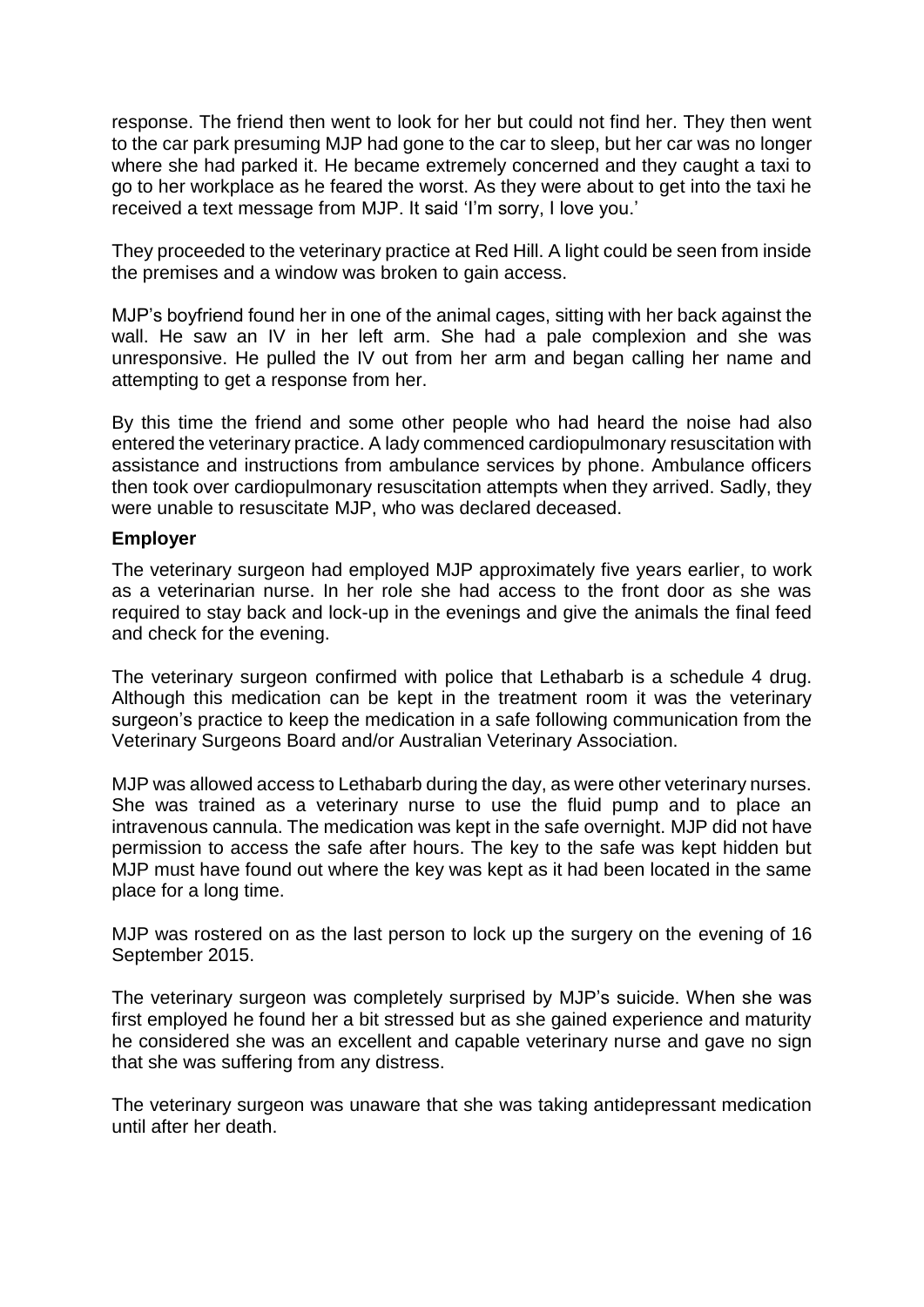## **Treating doctor**

Dr B was MJP's treating general practitioner from July 2013. Dr B's records included MJP's medical history of depression and anxiety, a bleeding disorder (ITP), and a terminated pregnancy due to a tube defect. Dr B treated her for the various health issues including depression from January 2014. The condition had been diagnosed previously by another practitioner. Dr B continued her previous medication of Cymbalta, a SNRI medication for management of her depression and anxiety.

In March 2014, MJP told her doctor she had separated from her (then) husband and she was very upset and unable to focus on work and studies.

The doctor administered a mental health assessment and this indicated moderate to severe mental health issues. A mental health care plan was prepared. At the time MJP's overall presentation and mood were described as quite flat and quiet. However, the assessment at the time did not indicate any risk of self-harm.

Dr B recommended she commence psychotherapy in addition to prescribed medication. In March 2014, she was referred to a clinical psychologist for psychotherapy sessions.

She continued use of antidepressant medication.

In January 2015, Dr B received a letter from the clinical psychologist confirming MJP had completed four sessions of therapy. She had responded well and made good progress.

In April 2015, MJP reported to her doctor that she had normal sleep, no early morning wakening, had a normal mood, self-esteem and was not suffering from any panic attacks or irrational fears or delusions. She reported no suicidal thoughts and no substance abuse. Dr B continued the prescription of Cymbalta antidepressant medication to maintain her overall mental health.

In May 2015, MJP was very tired. Blood tests were normal but further investigations were arranged. By June 2015, MJP reported that she was feeling quite emotionally good.

She consulted Dr B on three further occasions in July, August and finally on 3 September 2015. These consultations were with respect to oral contraception and menstrual cycle problems. MJP did not raise any issues regarding her mental health during these last consultations. Dr B considered there was nothing in her presentation which caused concern. In fact, Dr B stated there was nothing in her overall presentation during the whole period the doctor was treating MJP that raised concern that she was at risk of suicide.

#### **Autopsy**

Autopsy examination was conducted on 18 September 2015 by the forensic pathologist, Dr Milne. There were no signs of injury apart from the intravenous cannula and minor bruise and abrasion. There was no sign of disease process in CT imaging.

Toxicology testing confirmed the presence of pentobarbitone recorded at a level of